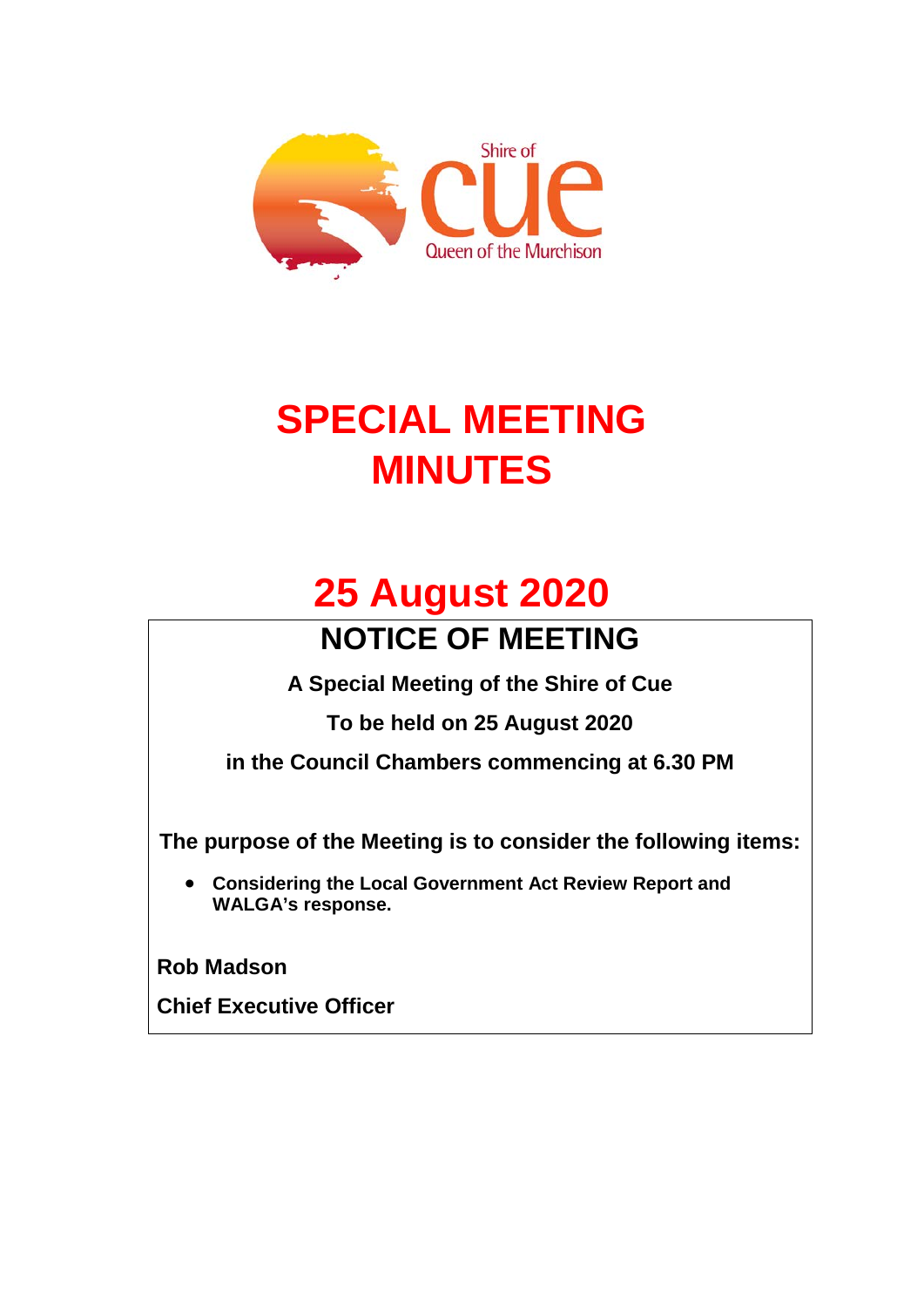### SHIRE OF CUE Special Council Meeting MINUTES

Held in the Council Chambers, 73 Austin Street Cue on Tuesday 25 August 2020 commencing at 6:30pm

| 1.   |                                                             |
|------|-------------------------------------------------------------|
| 2.   | APOLOGIES AND APPROVED LEAVE OF ABSENCE  4                  |
| 3.   |                                                             |
| 4.   |                                                             |
| 5.   |                                                             |
| 6.   |                                                             |
| 7.   |                                                             |
| 8.   |                                                             |
| 9.   |                                                             |
| 10.  |                                                             |
| 10.1 |                                                             |
| 11.  | <b>MOTIONS BY MEMBERS OF WHICH PREVIOUS NOTICE HAS BEEN</b> |
| 12.  | <b>MOTIONS FOR CONSIDERATION AT THE NEXT MEETING 7</b>      |
| 13.  |                                                             |
| 14.  |                                                             |
| 15.  |                                                             |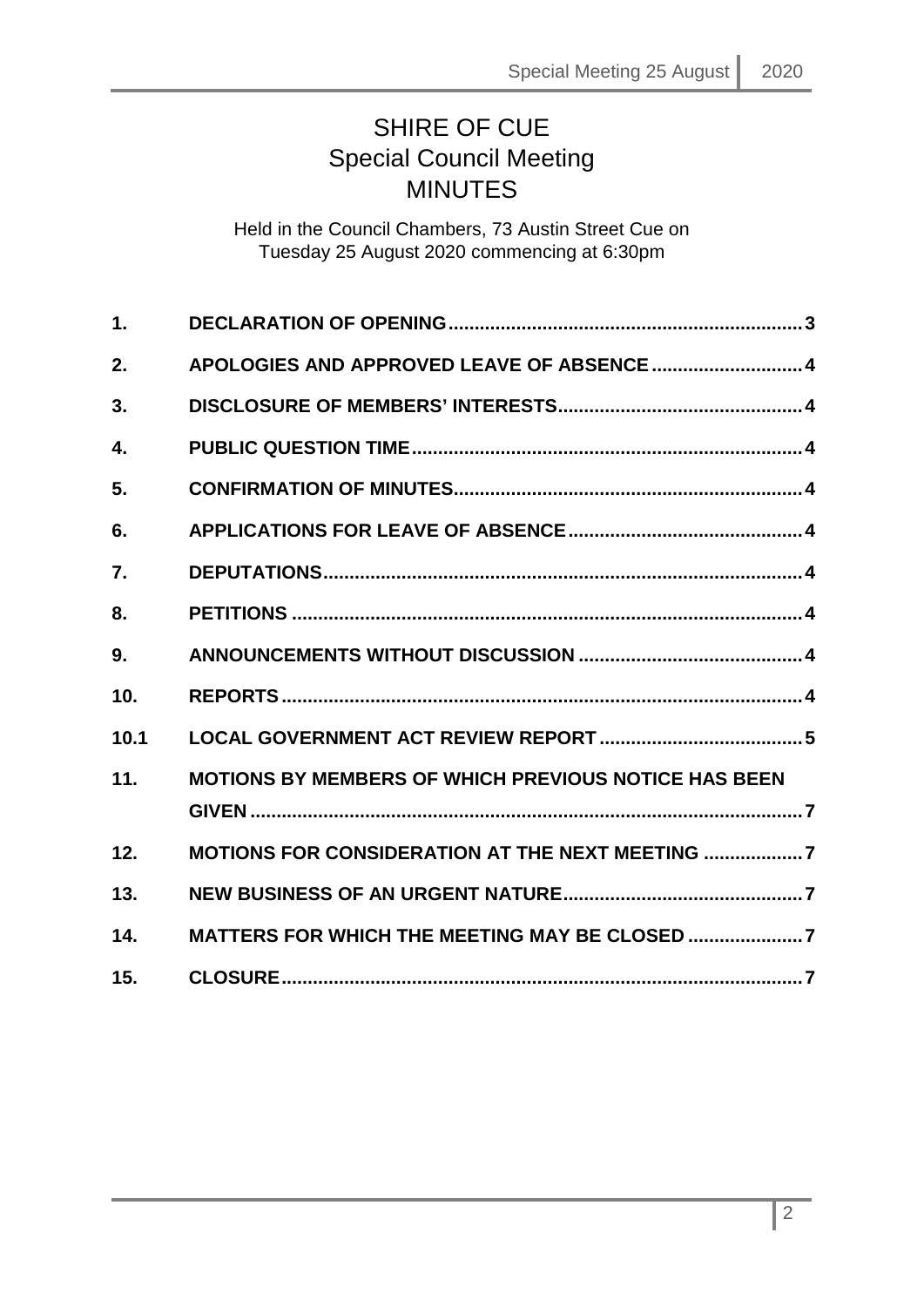#### <span id="page-2-0"></span>**1. DECLARATION OF OPENING**

The meeting was opened at 6.30pm.

The Presiding Member welcomed those present and read the following disclaimer:

*No responsibility whatsoever is implied or accepted by the Shire of Cue for any act, omission or statement or intimation occurring during this Meeting.*

*It is strongly advised that persons do not act on what is heard at this Meeting and should only rely on written confirmation of council's decision, which will be provided within fourteen (14) days of this Meeting.*

#### **PRESENT**:

Councillor Ross Pigdon, Shire President

Councillor Les Price, Deputy Shire President

Councillor Ian Dennis

Councillor Ron Hogben

Councillor Leonie Fitzpatrick

Councillor Fred Spindler

#### **STAFF:**

Mr Rob Madson, Chief Executive Officer

Mr Richard Towell, Deputy Chief Executive Officer

#### **GALLERY:**

Nil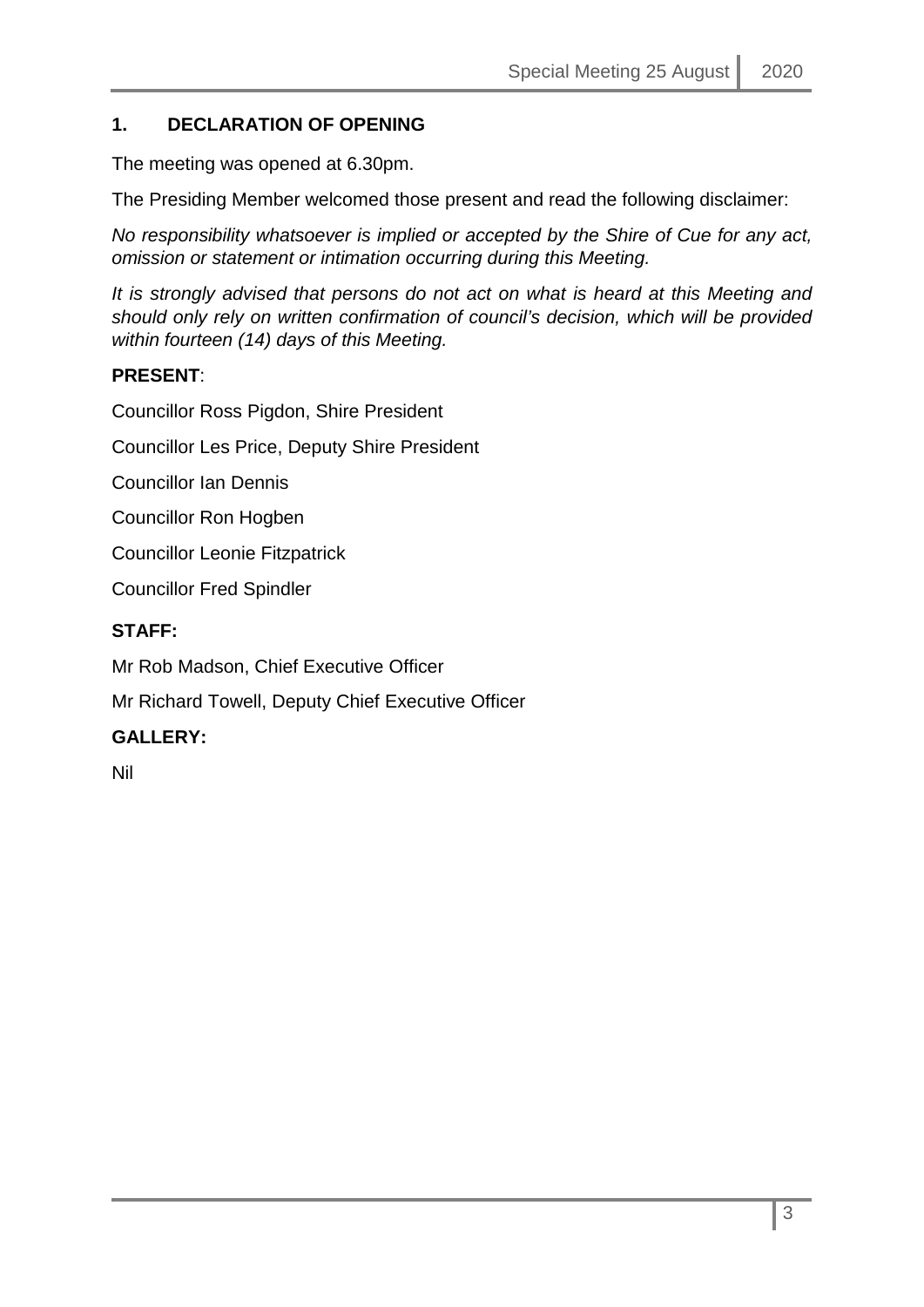### <span id="page-3-0"></span>**2. APOLOGIES AND APPROVED LEAVE OF ABSENCE**

Councillor Liz Houghton

<span id="page-3-1"></span>

| 3. | DISCLOSURE OF MEMBERS' INTERESTS |  |
|----|----------------------------------|--|
|    |                                  |  |

Nil

<span id="page-3-2"></span>

| 4. | <b>PUBLIC QUESTION TIME</b> |  |
|----|-----------------------------|--|
|    |                             |  |

Nil

#### <span id="page-3-3"></span>**5. CONFIRMATION OF MINUTES**

Nil

<span id="page-3-4"></span>

| 6. | <b>APPLICATIONS FOR LEAVE OF ABSENCE</b> |
|----|------------------------------------------|
|----|------------------------------------------|

Nil

#### <span id="page-3-5"></span>**7. DEPUTATIONS**

Nil

#### <span id="page-3-6"></span>**8. PETITIONS**

Nil

#### <span id="page-3-7"></span>**9. ANNOUNCEMENTS WITHOUT DISCUSSION**

Nil

#### <span id="page-3-8"></span>**10. REPORTS**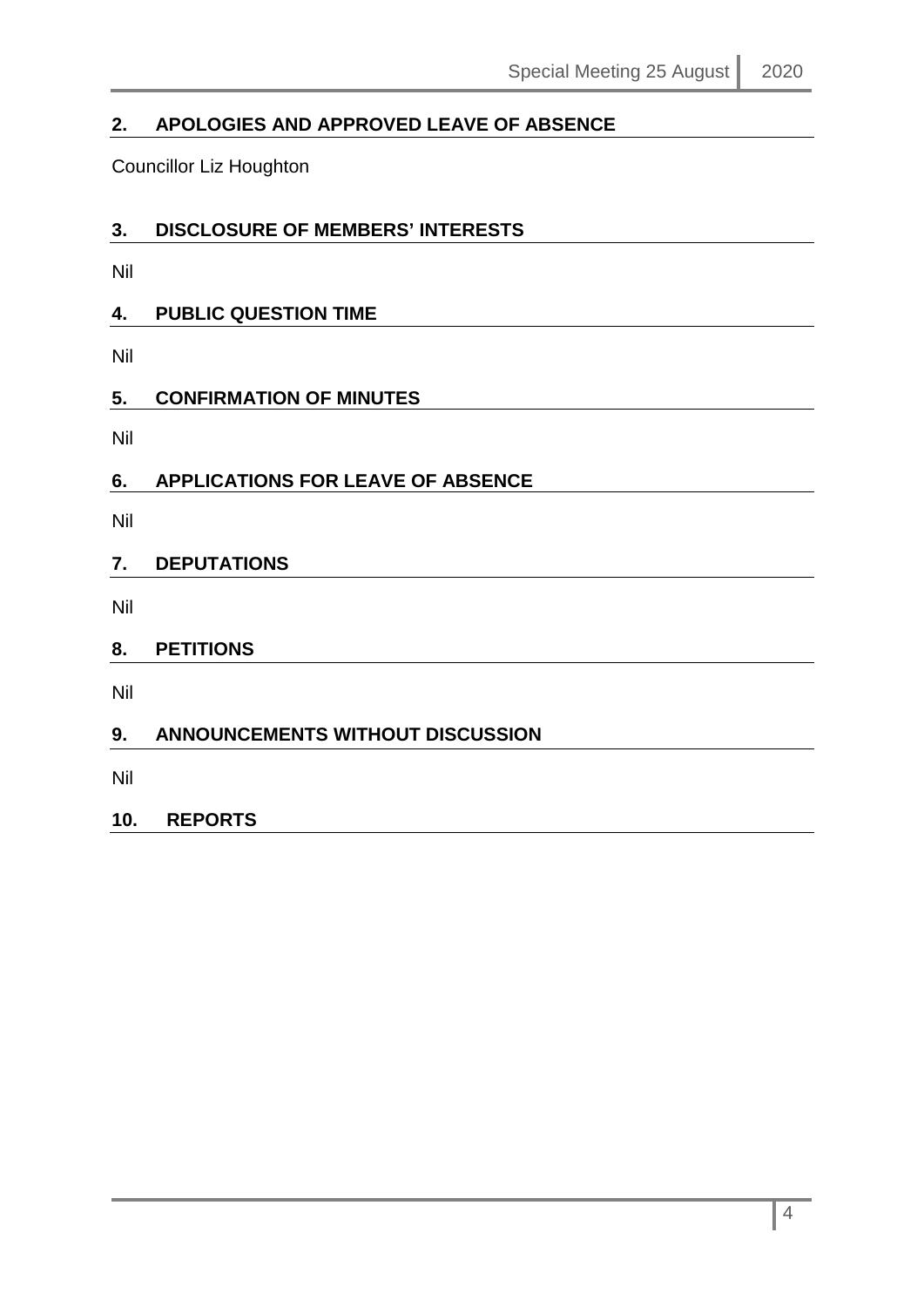#### <span id="page-4-0"></span>**10.1 LOCAL GOVERNMENT ACT REVIEW REPORT**

| APPLICANT:              | Shire of Cue                         |
|-------------------------|--------------------------------------|
| DISCLOSURE OF INTEREST: | -Nil                                 |
| AUTHOR:                 | Rob Madson - Chief Executive Officer |
| DATE:                   | 21 August 2020                       |

#### *Matters for Consideration:*

For Council to provide direction on developing a response to the Local Government Review Panel recommendations.

#### *Background:*

The final report of the Local Government Review Panel outlines recommendations to guide the development of a new Local Government Act for Western Australia. The report, by the Local Government Review Panel, follows on from significant legislative reforms passed by State Parliament last year, including mandatory training and a new gift declaration framework for all elected members.

The panel made 65 recommendations for the proposed legislation that are intended to focus on:

- Future-proofing local governments and promoting healthy, connected and engaged local communities.
- Integrity, inclusive local democracy, efficient service delivery and enhanced accountability across the local government sector.

The Local Government Professionals WA Policy and Legislative Review Committee, chaired by Ian Cowie, has reviewed the recommendations and provides preliminary comment for members' information and to assist them in developing any response to the Minister.

The Association will examine those recommendations it has not previously considered having a position on and provide a response to members and the Minister in that regard.

#### *Comments:*

The attachment at *Appendix 1* outlines the review panel's recommendations, WALGA's position, The Local Government Professionals WA Policy and Legislative Review Committee preliminary comments and concerns raised regarding recommendations.

#### *Statutory Environment:*

*Local government Act 1995*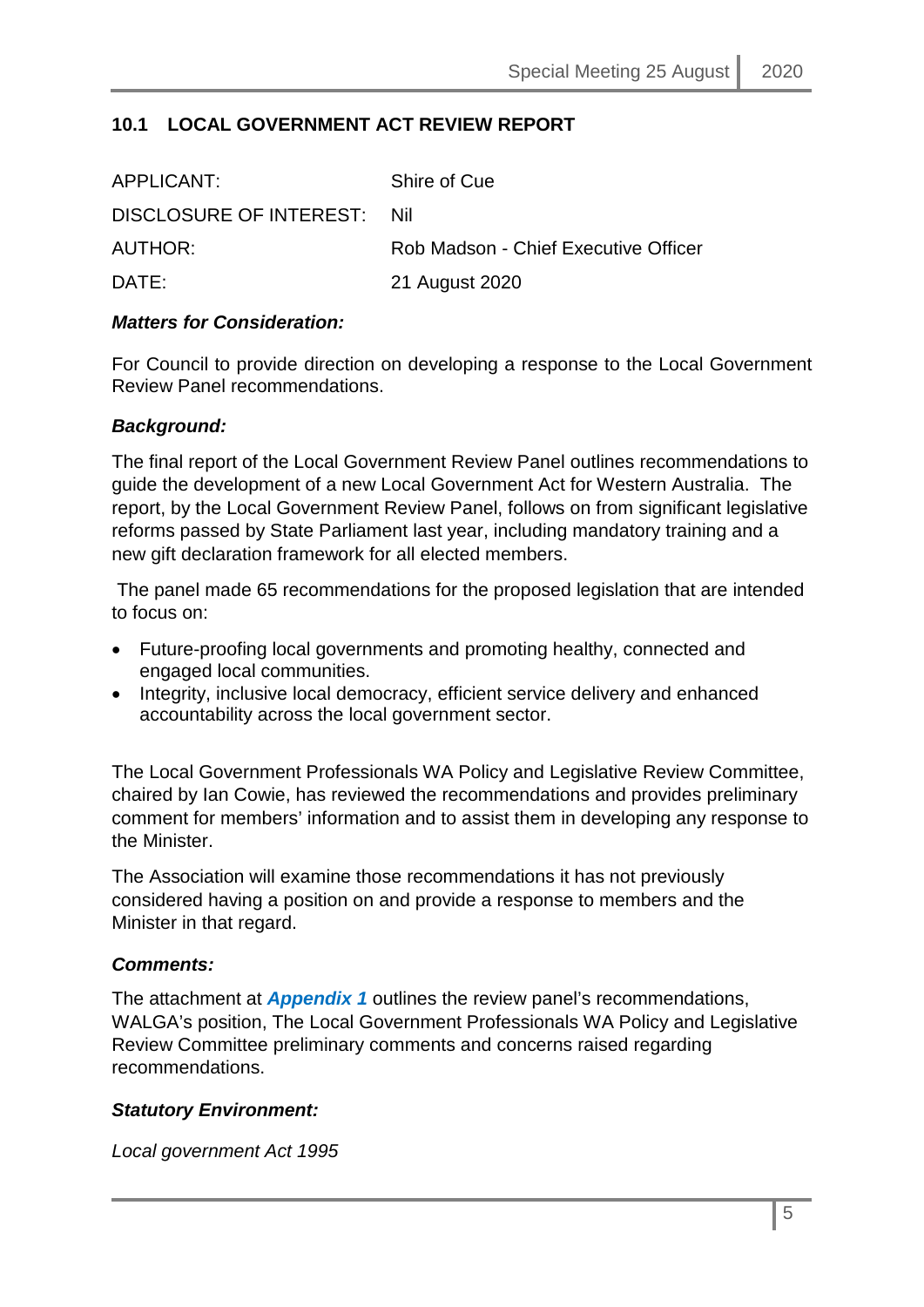#### *Policy Implications:*

Shire of Cue Policy Manual

#### *Financial Implications:*

Nil

*Strategic Implications:*

Nil

#### *Consultation:*

Nil

7.10pm Mr Towell left the chambers

7.12pm Mr Towell returned to the chambers

7.54pm Mr Towell left the chambers

7.58pm Mr Towell returned to the chambers

#### *Officer's Recommendation:* **Voting Requirement:** Simple Majority

That Council provide direction on developing a response to the Local Government Review Panel recommendations.

*Council Decision: 10082020* **Voting requirement:** Simple Majority

#### **MOVED: CR PRICE SECONDED: CR DENNIS**

That Council provide direction on developing a response to the Local Government Review Panel recommendations to the Zone Delegates as detailed and discussed in *Appendix 1*.

**CARRIED: 6/0**